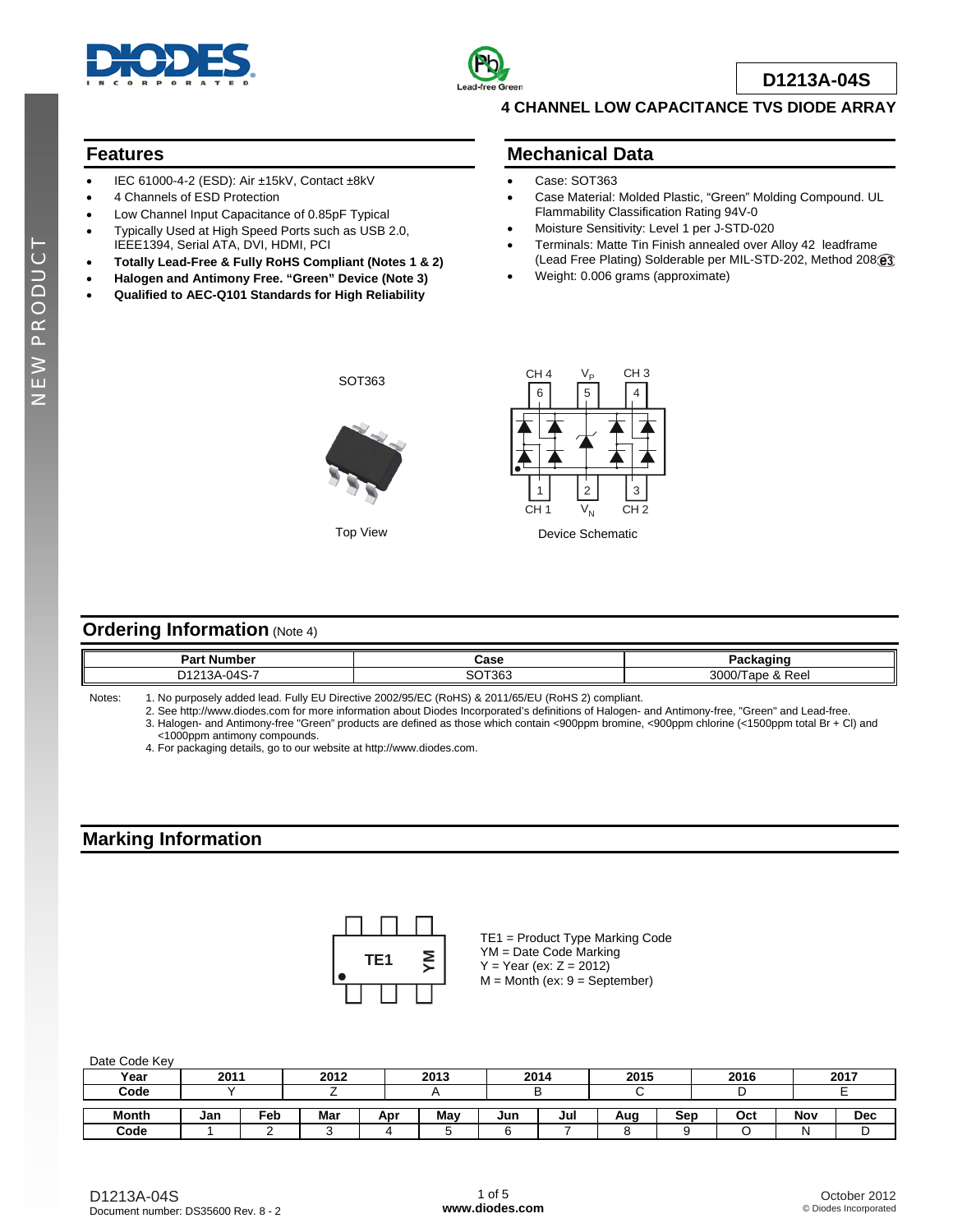

# **Maximum Ratings** (@T<sub>A</sub> = +25°C, unless otherwise specified.)

| <b>Characteristic</b>                     | Symbol          | Value                          | Unit | <b>Conditions</b>      |
|-------------------------------------------|-----------------|--------------------------------|------|------------------------|
| Operating Supply Voltage                  | $V_P$ - $V_N$   | 6.0                            |      |                        |
| DC Voltage at any Channel Input           |                 | $(V_N - 0.5)$ to $(V_P + 0.5)$ |      |                        |
| Peak Pulse Current                        | <b>IPP</b>      | 5.0                            |      | 8/20us, Per Figure 3   |
| <b>ESD Protection - Contact Discharge</b> | VESD Contact    | ±8                             | kV   | IEC 61000-4-2 Standard |
| ESD Protection - Air Discharge            | <b>VESD Air</b> | ±15                            | kV   | IEC 61000-4-2 Standard |

# **Thermal Characteristics**

| <b>Characteristic</b>                            | Svmbol    | Value           | Unit |
|--------------------------------------------------|-----------|-----------------|------|
| <b>Power Dissipation (Note 5)</b>                |           | 200             | mW   |
| Thermal Resistance, Junction to Ambient (Note 5) | $R_{AJA}$ | 625             | °C/W |
| Operating and Storage Temperature Range          | J, ISTG   | $-55$ to $+150$ |      |

### **Electrical Characteristics** (@T<sub>A</sub> = +25°C, unless otherwise specified.)

| Characteristic                        | Symbol           | Min  | Typ    | Max  | Unit | <b>Test Conditions</b>                                     |
|---------------------------------------|------------------|------|--------|------|------|------------------------------------------------------------|
| Operating Supply Voltage              | Vр               |      | 3.3    | 5.5  | V    |                                                            |
| Operating Supply Current (Note 6)     | IP               |      |        | 8.0  | μA   | $(V_P - V_N) = 3.3V$                                       |
| Channel Leakage Current (Note 6)      | IR.              |      | 0.1    | 1.0  | μA   | $V_P = 5V$ , $V_N = 0V$                                    |
| Reverse breakdown voltage             | <b>VBR</b>       | 6.0  | ۰      |      | V    | $IR = 1mA$                                                 |
| Clamping Voltage, Positive Transients | VCL1             |      | 10.0   |      | V    | $I_{PP} = 1A$ (Note 7)                                     |
| Clamping Voltage, Negative Transients | V <sub>CL2</sub> |      | $-1.7$ |      | V    | $I_{PP} = -1A$ (Note 7)                                    |
| Forward Voltage for Top Diode         | V <sub>FD1</sub> | 0.60 | 0.80   | 0.95 |      | $I_F = 8mA$ , any channel to $V_P$                         |
| Forward Voltage for Bottom Diode      | V <sub>FD2</sub> | 0.60 | 0.80   | 0.95 | V    | $I_F = 8mA$ , $V_N$ to and channel                         |
| Dynamic Resistance                    | R <sub>DYN</sub> |      | 0.9    |      | Ω    | $I_{PP} = 1A$ (Note 7)                                     |
| Channel Input Capacitance             | $C_T$            |      | 0.85   | 1.2  | pF   | $V_{IN}$ = 1.65V, $V_P$ = 3.3V,<br>$V_N = 0V$ , $f = 1MHz$ |

Notes: 5. Device mounted on FR-4 PCB pad layout (2oz copper) as shown on Diodes, Inc. suggested pad layout AP02001, which can be found on our website at [http://www.diodes.com.](http://www.diodes.com) 

6. Short duration pulse test used to minimize self-heating effect.

7. Clamping voltage value is based on an 8x20 $\mu$ s peak pulse current ( $I_{\text{pp}}$ ) waveform.

8. Measured from any channel to V<sub>N.</sub>

9. Measured from VP to VN.

10. For information on the impact of Diodes' USB 2.0 compatible ESD protectors on signal integrity including eye diagram plots, please refer to AN77 at the following URL: [http://www.diodes.com/destools/appnote\\_dnote.html.](http://www.diodes.com/destools/appnote_dnote.html)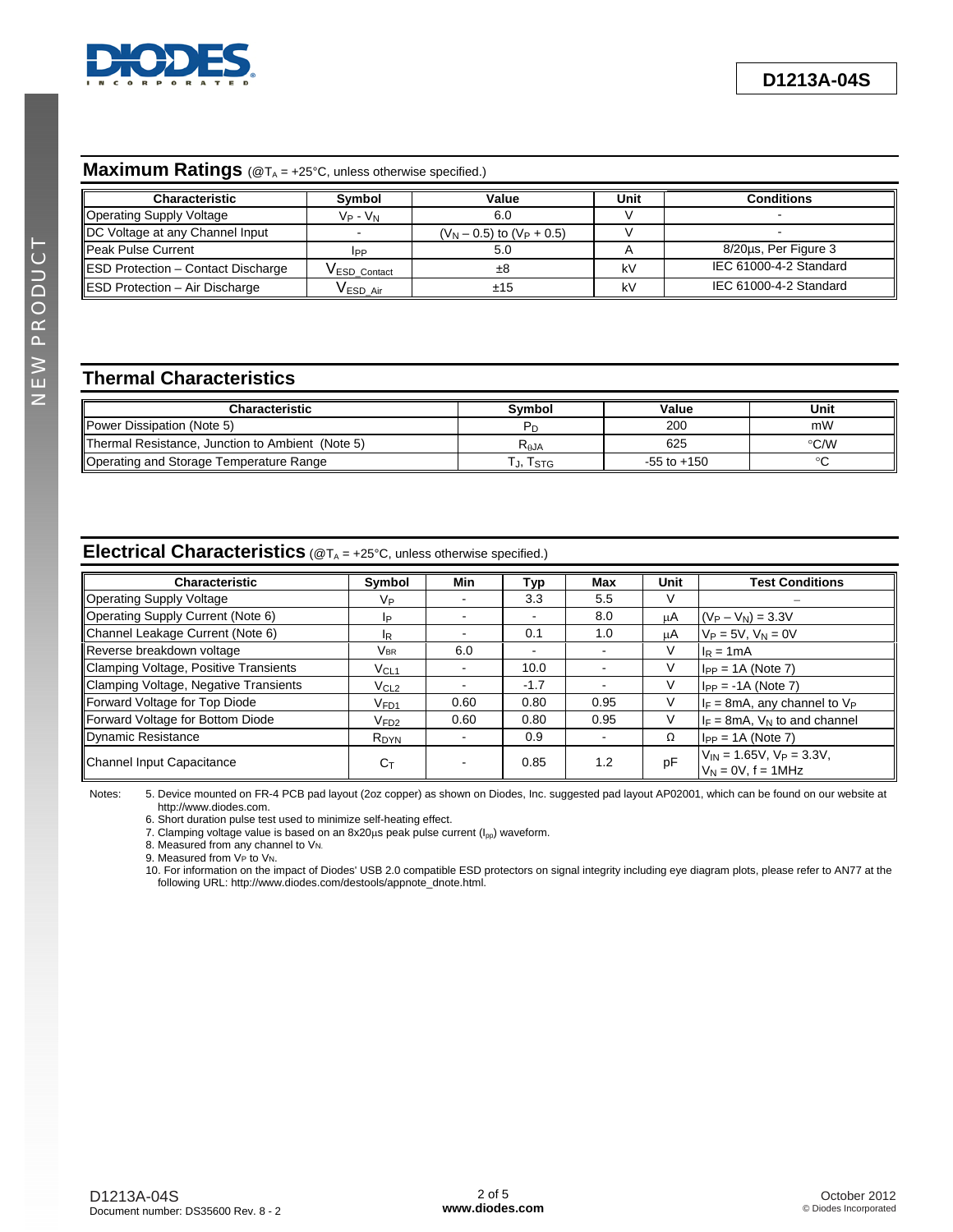

NEW PRODUCT NEW PRODUCT



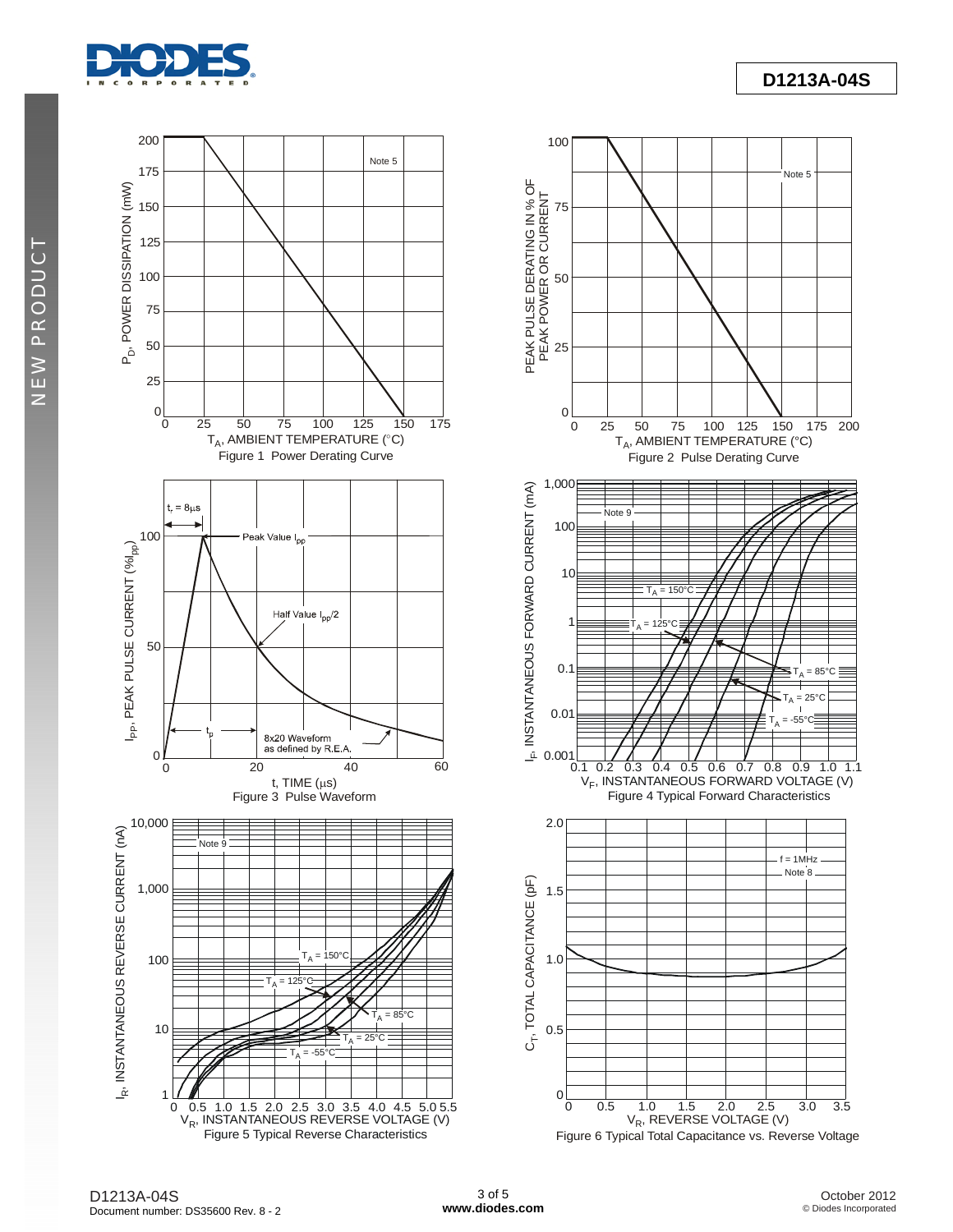

## **Package Outline Dimensions**

Please see AP02002 at [http://www.diodes.com/datasheets/ap02002.pdf fo](http://www.diodes.com/datasheets/ap02002.pdf)r latest version.



| <b>SOT363</b>    |              |      |  |  |  |
|------------------|--------------|------|--|--|--|
| Dim              | Min          | Max  |  |  |  |
| A                | 0.10         | 0.30 |  |  |  |
| в                | 1.15         | 1.35 |  |  |  |
| C                | 2.00         | 2.20 |  |  |  |
| D                | 0.65 Nominal |      |  |  |  |
| F                | 0.30         | 0.40 |  |  |  |
| н                | 1.80         | 2.20 |  |  |  |
| J                |              | 0.10 |  |  |  |
| κ                | 0.90         | 1.00 |  |  |  |
| L                | 0.25         | 0.40 |  |  |  |
| м                | 0.10         | 0.25 |  |  |  |
| α                | n°           | R۰   |  |  |  |
| Dimensions in mm |              |      |  |  |  |

# **Suggested Pad Layout**

Please see AP02001 at [http://www.diodes.com/datasheets/ap02001.pdf fo](http://www.diodes.com/datasheets/ap02001.pdf)r the latest version.



| <b>Dimensions</b> | Value (in mm) |
|-------------------|---------------|
| 7                 | 2.5           |
| G                 | 1.3           |
| x                 | 0.42          |
|                   | 0.6           |
| r                 | 1.9           |
| Е                 | 0.65          |